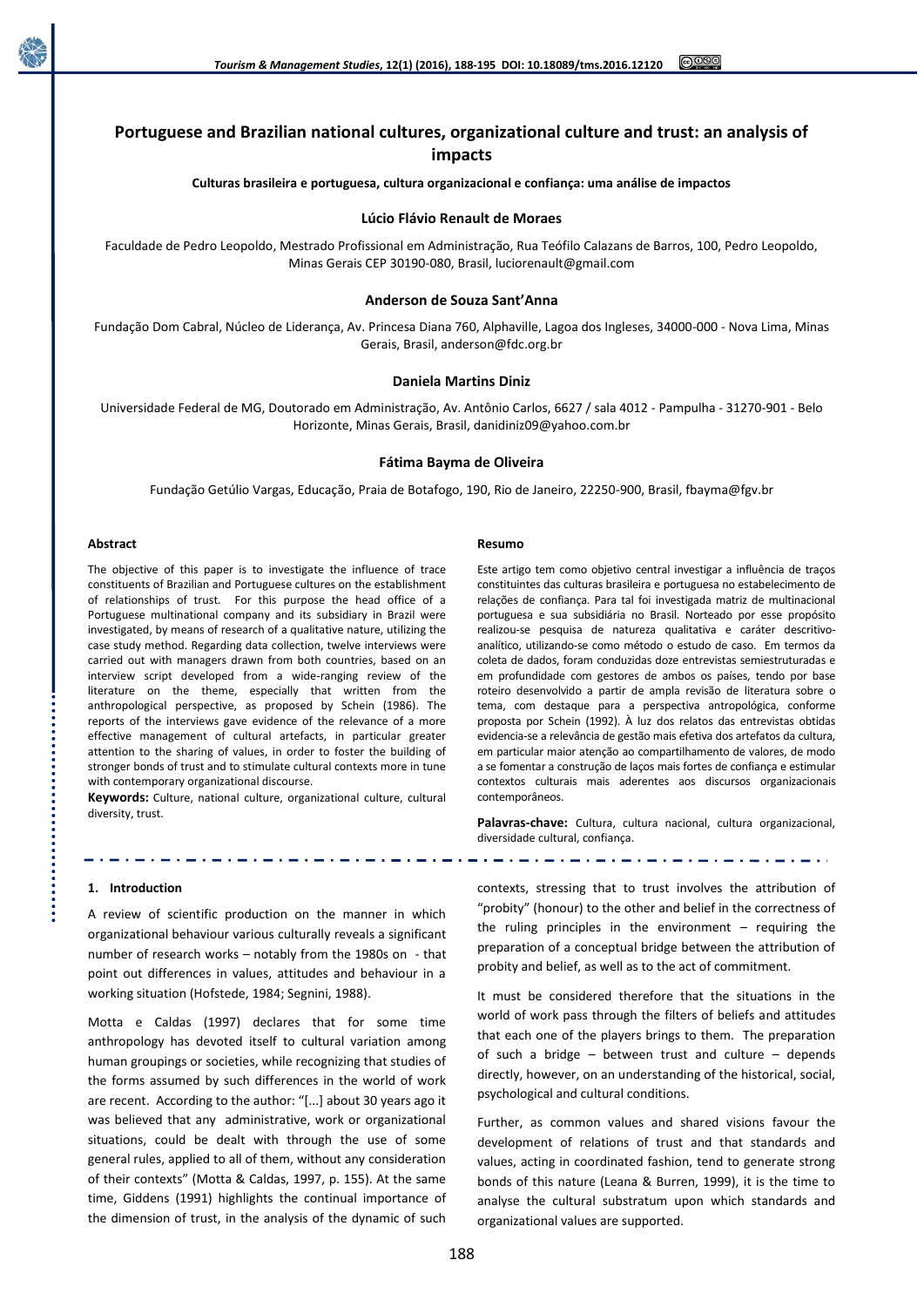In dealing with the Brazilian national culture for example, it is opportune to remind ourselves that the countries colonized in Latin America, Asia and Africa did not develop because of endogenous processes, nor usually did they adopt their own mechanisms for evaluating the results of the interventions imposed on them. In addition, the awareness of the local populations was not always formed by the inhabitants. Buarque (1990) stresses that Brazilian progress, built up from notions generated in the "metropolitan countries" -initially European, and subsequently North American – can only be badly adapted to our cultural reality, and maladjusted to the needs of its population.

Motta e Caldas (1997) adds that Brazil never underwent a "*bourgeois* revolution", as a doubly articulated norm characterises the domination of the elites in the country. The first term of this double articulation, in which the archaic coexists with the modern, is "unequal internal development". The second refers to the dependence and submission to more important centres, both in the economic as in the mass cultural spheres, as regards the standards of consumption. In this manner, as in other Latin American nations, the Brazilian *bourgeoisie* bears its contradictions and it is probable that the recurring military *coup d'états*, throughout the course of its history, can be seen as reflections and typical forms of its articulations.

In view of this, it is clear that Brazilian national culture has evident ties with the culture of the colonizer, reflected in the values expressed, in the adopted language and in the behaviour of the dominant class, which remind one of external norms. And even in festivals, religious, collective manifestations, that not rarely attempt to dodge the exacerbated domination of the colonizers, in particular in the origins of its constitution, by the Portuguese.

As has been seen, the analysis of this influence in the workplace has only more recently been explored and this paper intends to offer a contribution to this scientific production. Thus, its proposal consists in presenting the results of research to investigate the relationships between the national cultures  $-$  in this case specifically, between the Brazilian and Portuguese cultures – and organizational culture, using the construct of *Trust*.

To this end, it was sought to investigate the influence of constituent traces of Brazilian and Portuguese cultures in the establishment of relationships of trust, examining the classical and contemporary literature on the theme, and having as specific objectives: 1. The characterization of the main aspects of Portuguese and Brazilian cultures, establishing relations between them; 2. The identification, in the reports of Brazilian and Portuguese managers, drawn from the daily routine of their work, cultural manifestations of the countries in which the units investigated in this study are established: the headquarters of a Portuguese multinational and its subsidiary in Brazil; 3. The discussion of the *Trust* construct in relation to the constituent traces of Brazilian and Portuguese reality; 4. To distinguish factors that facilitate and inhibit the development of organizational relationships of trust; 5. To compare the data obtained in the organization's Portuguese and Brazilian units which are the subject of this study.

It should be pointed out that the option for adopting the construct of *trust* as a "mediator" for the purposes of this proposal arose, notably, from its potential to indicate conditioning factors that underlie cultural behaviour, in its wider sense. For this reason, it is fitting, before the presentation of the methodology adopted, to dedicate a little space to characterizing the traces and relationships between Portuguese and Brazilian culture, starting from an ample review and debate of the scientific production available on the theme, especially in sociology; as well as to discoursing on the articulations, increasingly pronounced, between the national culture and organizational culture constructs, considering the relevance attributed to them in the present day, characterized by the globalization of economies, markets and organizations.

Finally, it is worth stressing its contributions in terms of the widening of the nomological chain in studies on the construct under analysis, considering in particular the implications of national cultures. In practical terms, there is the objective of contributing elements that make improvements possible in the managerial policies and practices of multicultural teams.

## **2. Theoretical approach**

### **2.1 National and organizational cultures**

Reverting to Giddens (1991), it can be stated that the survival of organizations, in particular in the present context of permanent transformations, is increasingly linked to the possibility of these "organisms" adapting to an environment of continual insecurity. Along this line, recent studies have tried to analyse differences of managerial and leadership styles, on a world scale. Laurent (1981), for example, studied administrators in nine European and Asiatic countries, in addition to the United States, to identify distinct standards of behaviour presented by them faced with 60 daily work situations, drawing conclusions regarding the prevalence of significant differences in style.

..................................

Following in the tradition of contemporary anthropology, D'Iribarne (1989) states that human beings live in a universe of significations, in which they decode the words, expressions, postures and actions of their fellow creatures. This signification is not, however, universal. It is related to a species of private language, to a code, culture being one of these codes, which permits people to attribute meaning to the world in which they live and to their actions. In this way, culture influences the orientations adopted within each social grouping. From such a perspective, this author studied three cultures and three organizations that operate in very diverse national cultures regarding their guiding logic: the logic of honour (France), of fair exchange between equals (United States) and of consensus (Holland), allowing him to corroborate his thesis.

Hofstede (1984), starting from quantitative approaches, carried out surveys in 60 countries, in which he had the opportunity to collect data relative to 160,000 executives and subordinates, all of them from a large north American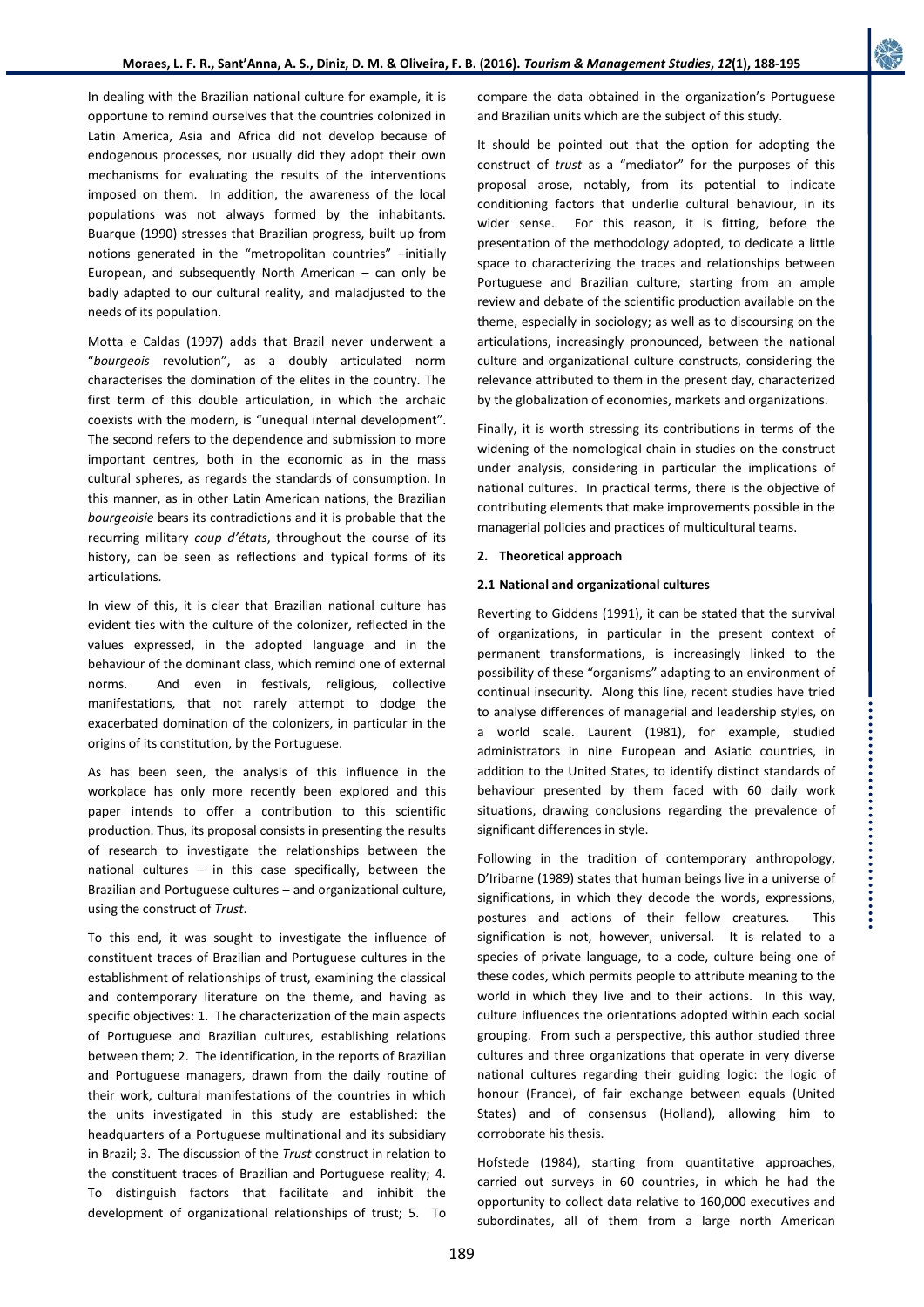multinational company, which possessed units in various parts of the world, in the West, and in the East.

According to Motta e Caldas (1997), the most important conclusion of Hofstede's studies refers to the importance attributed to the national culture as a determinant of workrelated attitudes and values. This author, whose findings have had significant influence on studies on this theme, identified four basic dimensions that influence behaviour both for executives, as well as professionals and work people: individualism and collectivism, distance from power, the degree to which one avoids uncertainty, and masculinity – femininity.

Carrieri (2002), starting from the review of classical and contemporary approaches to organizational culture, concluded by pointing out that in the present context – marked by the expansion of new organizational configurations, such as virtual companies, organization into networks and/or global – the research suggests that national culture will tend to have increasingly significant impacts on its members, than culture at the strictly organizational level: however strong the organizational culture in modelling the behaviour of its members, the culture of the country will have a marked influence. Notwithstanding this, Motta e Caldas (1997) point out that studies are still few which are directed to the analysis of Brazilian corporate culture and that take into account their roots, formation and evolution, as well as the traces of national cultures that have produced them (Nery-Kierfve & McLean, 2015; Sant'Anna, 2013; Carrieri, 2002).

## **2.1.1 The Portuguese and Brazilian cultures**

The start of the formation of a sense of nationality, in Brazil, goes back to the end of the  $17<sup>th</sup>$  century, and start of the 18th, that is, long after the official discovery of territory by the Portuguese, in 1500. According to Moraes (2007), although the question "who is a Brazilian?" is late, the formation of Brazilian identity started long before: initially, with the fusion of the Indians (the "first ", the "non Brazilians", the "first ingredient of the mixture ") with Portuguese and, subsequently, with the arrival of the Africans and others who peopled the country and brought with them their contributions to the formation of Brazilian culture.

Ribeiro (1995) argues that Brazil is in contrast to the native peoples, like those of Mexico and the Andean Altiplano – arising from "high civilizations" and living the drama of cultural duality with the colonizers' culture: of the "transplanted peoples" – as in the United States of America and Canada – characterized by the reproduction of the "European human values and landscapes  $"$  – and of the "new peoples  $"$  – as in Latin America - "being produced".

In talking of the results of interactions between the different metropolitan countries and their colonies, Holanda (1984), while recognizing that the cities built in the Spanish and Portuguese Colonies were instruments of domination, differentiates the forms under which the colonizing processes were pursued. The Spanish crown, unlike the Portuguese, established various cities in its Colonies. The author goes into some detail about how these cities were constructed and

contrasts them with the manner in which the few Portuguese cities were established.

In addition, while Portuguese colonization concentrated itself predominantly along the coast, Spanish colonization pushed inland into the interior and the plateaus. This form of colonization had direct impacts on the relations of those recently arrived with the peoples that inhabited the country and with the descendants produced from such interactions. Holanda (1984) discourses further on some other aspects peculiar to this colonization; he mentions, for example, the desire the greater part of the Portuguese population had to achieve nobility and how such a desire can be easily seen in Brazil. He stresses also the relation between this sentiment of nobility and the aversion to physical work – which in no way dignified man – and an organizational laxity very present in the history of Portugal and, also, that of Brazil.

Analogously, Paula (2005) recognizes traces of the Portuguese mentality from the time of the discoveries to the present day in the "Brazilian identity". Traces such as the belief in the realization of the impossible, in saviour heroes, in the transubstantiation of acts and facts, in the providential view of history and in the idea of the governor as equivalent to "king by the grace of God", capable of distributing such grace and always willing to confuse the public and private spheres; traces which are still present today in the relationships of authority.

One of the first consequences of this "cultural shock" was the introduction of the social institution that provided ballast for the formation of the Brazilian people: the practice of "brotherin-law-ism". In colonial Brazil, this "brother-in-law-ism" consisted in offering the foreigner an indigenous woman as a wife. As soon as he took her to wife, the recent arrival established, automatically, ties that would make him a relation of all the members of the group. As it was usual for a Portuguese to have many "wives", a large number of illegitimate children were generated, lost between two worlds, neither entirely Indian, nor Portuguese. The resulting problematic identity –belonging neither to the forest, nor to the township – resulted in a sentiment of "nobodyness" (Ribeiro, 1995).

Paula (2005) complements this, stating that the absence of strong references in the law leads this "orphan child" to the opposite side: to seek refuge in the search for magical solutions with rapid satisfaction of the desires in the place of restraint and collective resignation in the name of the law and moderate pleasure.

The theme of radical abandonment, where there has not yet occurred a reconciliation with the origins, is complemented by identification with "superior" people, with the objective of reproducing an external identity as a substitute for what is as yet unformed. These elements form a nucleus that constitutes a model for Brazilian entrepreneurial "heroism", marked by a latent destruction and a culture of "cordial" voracity (Paula, 2005; Holanda, 1984).

The unique configuration of Brazilian culture has, according to these authors, a significant impact on its people's world view. This difference should be evident, mainly in the case of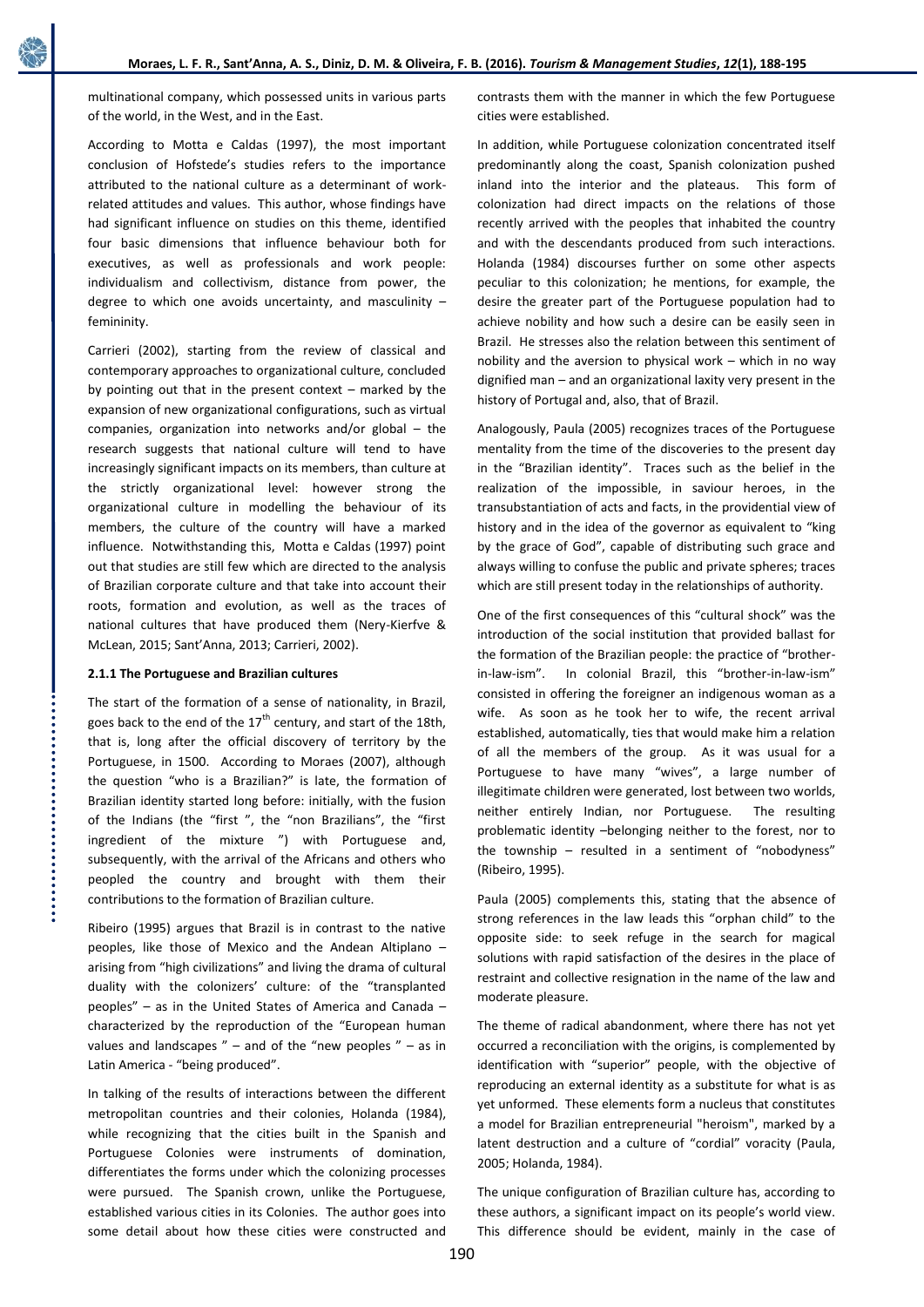situations where the peculiar characteristics can constitute threats; although, equally, inexhaustible supplies of advantages and competitive differentiation.

## **2.2 Organizational culture**

In accordance with the Critical Dictionary of Management and Psychodynamics of Work (Vieira, Mendes & Merlo, 2013), the organizational culture theme is well apprehended by Carrieri (2002), in characterizing it as ample, complex and profound. Ample because one can see it as an empirical object, a variable, as well as a metaphor of the organization itself and of the social reality into which it is inserted. Complex, because one can understand organizational culture as unique and consensual, or as diverse, ambiguous and contradictory. For the rest, it constitutes a profound theme, to the point where one cannot dominate it as an object of analysis. At most, one can, through it, draw inferences and configurations, with a view to better understanding organizations, their components and dynamic (Bártolo-Ribeiro & Andrade, 2015; Santos, Gonçalves, Gomes, 2013; Sant'Anna, 2013; Chang, Yuan, Chuang, 2013; Carrieri, 2002).

According to Sant'Anna (2013), dealt with initially, within the ambit of studies on Organizational Behaviour, as the apprehension of flashes of elements apparent and manifest (Rozkwitalska, 2014; Hofstede, 1984; Fleury, 1992); and, subsequently, as investigation of latent and symbolic dimensions, from the perspective of Schein (1986), organizational culture can be comprehended as the set of basic presuppositions invented, discovered or developed by a group, as it learns to deal with the problems of external adaptation and internal integration functioning sufficiently well to be considered valid and transmitted to new people in the organization as the best way of perceiving, thinking and feeling the challenges presented to them (Fleury, 1992).

Later, other epistemological perspectives are applied, such as studies inspired by psychoanalysis (Pagés, Gaulejac, Bonetti & Descendre, 1987), as also those that start from the comprehension of culture as metaphor, proposing an analysis of the organization in symbolic terms and aspects, through the critical examination of its chain of discourse (Morgan, 1996). More recently, although a significant influence of the anthropological perspective is still seen, one has tried to incorporate into cultural studies, treatments of regulation, the standard and cognition (Carrieri, 2002).

## **2.3 Trust**

In dealing with the problems of modernity, Giddens (1991) devotes a substantial part of his discussion to the dyad "security *versus* danger" and "trust *versus* risk". For the author, trust is a specific type of belief that involves the attribution of "probity" (honour) or love, in the case of human beings, and, in the case of systems, in the correctness of the principles on which they are based – and of which one is ignorant – or on their functioning. According to this view, to investigate particularities of the relations of trust in national cultures, as well as their impact on the act of trusting, becomes an opportunity to throw some light on the ways that the relations are established in our reality. This knowledge can, in the framework of a global economy, become

a precious instrument for the perfecting of management policies and practices.

In the world of business – conducted by formal contracts – many transactions occur because of the trust between the parties (Jiang & Probst, 2015; Vanhala & Dietz, 2015; Zanini, 2007). The imminent risk is absorbed by the strong relationship of trust, fruit of a social dimension, expressed in such a relationship, which is capable of resulting in cooperation between the agents.

Necessary for guaranteeing social institutions, trust is a phenomenon that has already been amply studied in the social sciences. In the organizational field, the studies are still recent, the interpersonal relationship having been understood as capable of generating trust between its members, contributing to the transfer of knowledge, productivity and cost reduction in transactions.

In general terms, such a relationship of trust emerges from the uncertainties of the economic life of the parties involved. Trust reduces such uncertainties, signalling actions of the current and future partner that are supported by the relationships of the present and the interactions of the past. It is therefore a relational device that reduces behavioural risks in the social system (Jiang & Probst, 2015; Vanhala & Dietz, 2015; Zanini, 2007).

In this way economic analysis sees trust as a subclass of the risk relationships. In organizations, the relationship of trust supersedes the formal contracts required by law and becomes a "relational contract".

Within the ambit of the individual-work-organizations relationships, formal work contracts, in basing themselves on a relationship of long-term earnings and benefits, are, by definition, incomplete (Zanini, 2007), being typical examples of "relational contracts". In addition, when trust is present the efficiency of contractual relationships increases, by avoiding controlling and monitoring bureaucracies that inhibit spontaneous cooperation and which incur transactional costs (Jiang & Probst, 2015; Vanhala & Dietz, 2015; Zanini, 2007). Trust is, therefore, fundamentally involved in the institutions and organizations of the modern world. Anyone who uses money and its equivalents does so on the presumption that the others, who he or she will never know, will honour its value. But it is not the money as such that one trusts, not only, or even primarily, but the persons, institutions and/or organizations with which the specific transactions are effected (Giddens, 2009).

.................................

## **3. Methodological aspects**

To base the objectives of this study an empirical research of a qualitative nature was carried out (Collis & Hussey, 2005; Selltiz, Wrightsman & Cook, 1974; Triviños, 1987), conducted by means of a case study of the Portuguese organization, with its headquarters in the city of Oporto, and its Brazilian unit located in the city of Belo Horizonte.

Constituted in 1999, the researched multinational has as the focus of its activities the tertiary sector, specifically the licensing of information systems in health care institutions.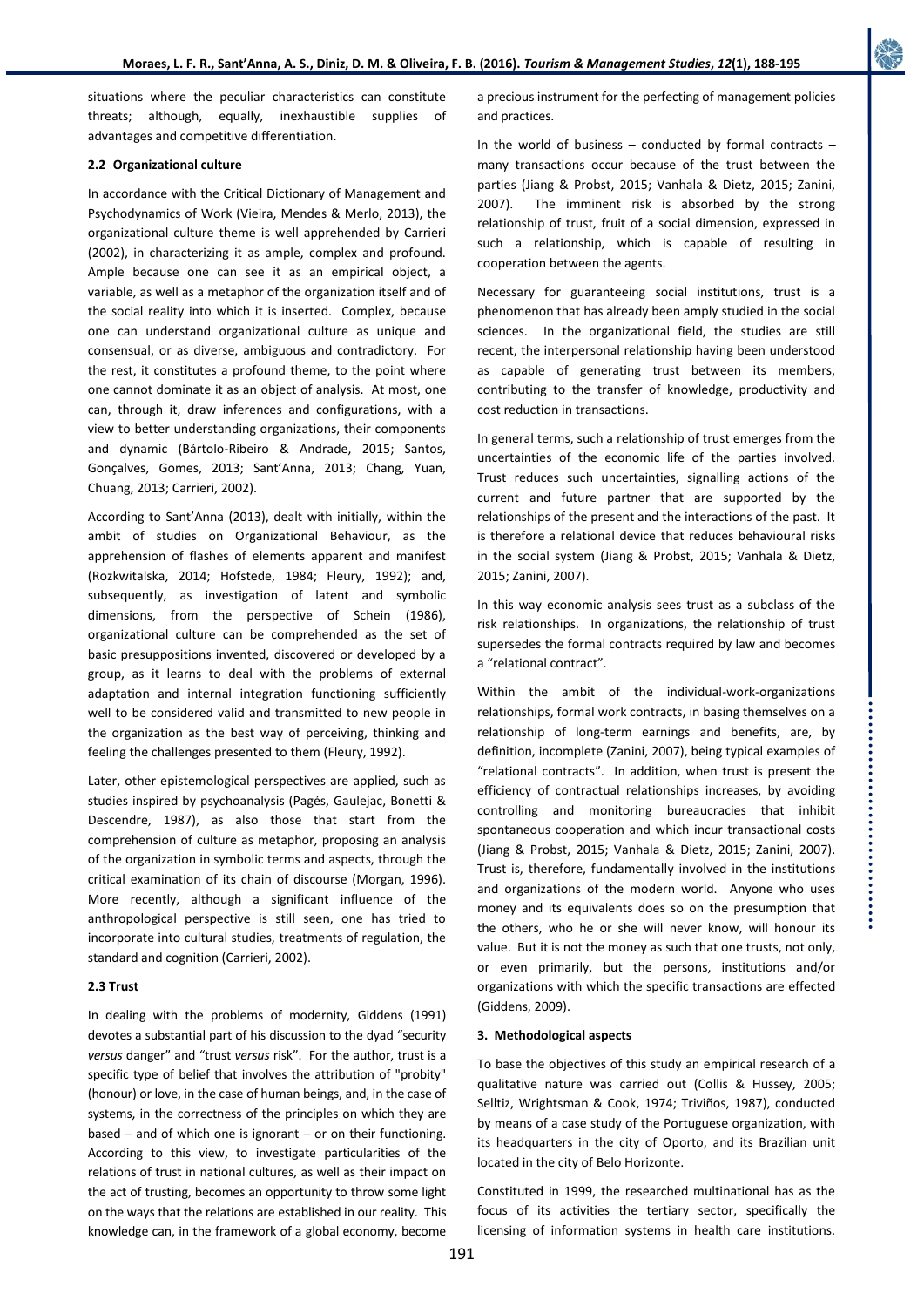Orientated by organizational values such as "commitment to excellence, competence, transparency, generosity and love of life in all its forms", the company expanded its activities from Portugal into other countries such as Mexico, Spain, the United States, France, the Netherlands, the United Kingdom, Singapore and Brazil.

The Brazilian subsidiary in Belo Horizonte enjoys the collaboration of managers and a professional body which is genuinely Brazilian, but at the beginning of its operations it had a strong contingent of Portuguese, who, although already repatriated, are regularly visiting the unit for the purposes of "guiding and monitoring the work carried out".

It should be stressed that for the collection of data semistructured and in-depth interviews were carried out with the managers of both units – Portugal and Brazil – responsible for the operation of the business area to which the subject of this study, the Brazilian subsidiary, is linked – as well as the analysis of secondary data on the units, obtained through its sites on the Internet and documents that it itself supplied. Mention must be made of the utilization of the interview script, arranged according to the following factors in the analysis: National Culture, Organizational Culture, Management Style, Professional Behaviour and Relationships of Trust.

Thus, 12 managers, 8 from the Brazilian unit and 4 from the head office, responsible for the business unit to which the Brazilian subsidiary is linked, were interviewed, and the testimonies obtained were recorded, transcribed and subsequently submitted to an examination using content analysis techniques, and the premises and techniques indicated by Bardin (2010).

## **4. Presentation, data analysis and findings**

The main findings of the study, obtained from the set of reports relative to the managers investigated in both countries, were related to evidence of the perception of links between trust, the organizational culture, and specific traces of the contexts to which they are linked, especially those arising from historical, social, psychological and cultural conditions.

In fact, in deepening the analysis of the data set obtained it was possible to demonstrate phenomena that run through the management and human behaviour in the organizations, highlighting the cultural substrate in which organizational norms and values are supported in different cultures. The cultural dimension especially was greatly linked to the question of "values", the various levels of work organization, of the policies and practices, of the layout, among the others that comprise cultural artefacts (Fleury, 1992), being less pronounced – or when present, associated with the "values" referred to.

Notwithstanding this, it was possible to detect perceptions in both countries, regarding the "little investment" in the collective building and socialization of its institutional values. Some respondents pointed to the lack of maturity in the discussion and dissemination of "values and principles". Others even questioned their direct connection to work practice and daily routine, although the values have been institutionally formalized.

Also recorded was a certain "resentment" in the treatment perceived by Brazilian managers in relation to the "values that are the foundation of the ruling culture", sentiments that denote perceptions regarding the "unequal treatment ", without any wider consideration of aspects concerning the values disseminated in the organization's formal discourse, for example the value attributed to "meritocracy". Such perceptions regarding the non-internalization of the values and even a dichotomy between discourse and practice are also manifest in criticisms of the socialization process of organizational values – or in the absence of space and time for (re-) visiting the corporation's values, giving them meaning, linking them to concrete cases that run through the whole daily routine of the Brazilian unit.

It must be placed on record in dealing with this subject, that the Portuguese managers, in bringing up the question of values, seem to do it  $-$  or are perceived so by the Brazilian managers –emphasizing more the Portuguese national culture than the culture of the company in itself and of the particular contexts in which it acts. As a consequence – and considering the historical past of the relations between the two countries, linked especially to the dyad "colonizing power- colony" – there is evidence of company culture representations strongly associated with terms like "domination" and "control", frequently reinforced by the management style of the Portuguese leaders.

Although there are facilitating factors – like the common language – a veiled opposition between the Portuguese and Brazilian cultures seems to mark the substrate of the relations of the Brazilian subsidiary with its head office. At times explicit, with allegations about the difficulty of Portuguese managers in adapting to the characteristics of Brazilian national culture or  $-$  another side of the same coin  $-$  a tendency on the part of the Brazilian respondents, commenting on their own culture, to make comparisons that seem to provide feedback for an imaginary situation of conflict in the relationship.

For the rest it is important to stress the reduced emphasis of the organization on overcoming or "deflating the ruling or historically produced ideals", through, for example, bringing into evidence organizational aspects capable of integrating on new bases the diversity contained in the organization. In other words, one cannot see any priority for the construction of local organizational environments that seek to articulate better the local and global and through this articulation build values collectively that are not only associated with specific national cultures, but that contemplate the richness of the diversity experienced in multicultural operations, and the universality anchored in common aspects that could comprise the *raison d'être*, or the values of the corporation in itself.

One is not proposing, obviously, the construction of a culture such as that denounced by Pagés *et al.* (1987), that is, a "hypermodern culture", dominating through pasteurization and internalization of a faceless control, with no origin; but of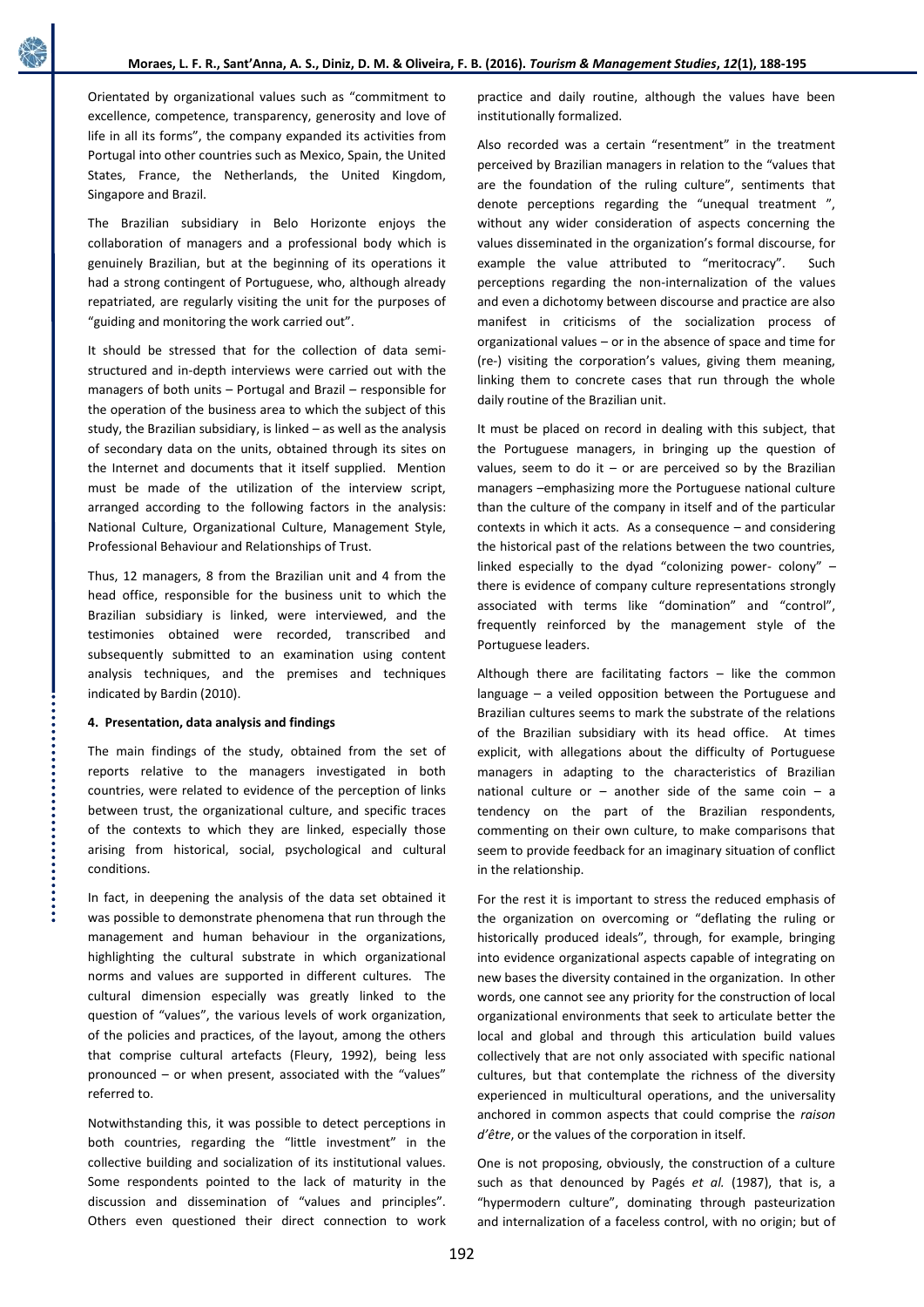an organizational culture founded on "conversations" that highlight the diversity, the recognition of the other – alterity – just as it mobilizes purposes that transcend the internal conditions of any particular unit, connecting the different players, in different contexts. The conflicts, the contradictions are inherent, but also is subjectivity, the fundamental element in the constitution – or not – of social ties capable of uniting peoples and people, as humanity.

Table 1 synthesizes the principle findings obtained, according to the categories of analysis utilized in this study.

| <b>National</b><br><b>Culture</b> | Veiled opposition between traces of Portuguese and Brazilian culture influencing the head office-<br>subsidiary relationship<br>The perception of Brazilian managers regarding the ignoring of value aspects of Brazilian culture<br>Emphasis of Portuguese managers on characteristics from their own national culture<br>Difficulties in cultural adaptation             |
|-----------------------------------|----------------------------------------------------------------------------------------------------------------------------------------------------------------------------------------------------------------------------------------------------------------------------------------------------------------------------------------------------------------------------|
| <b>Organizational Culture</b>     | Significant influence of traces and values of national cultures on the organizational dynamic<br>٠<br>Organization of work, management policies and practices and layout as not very impacting<br>artefacts, compared to the traces and values of national cultures<br>Reduced investments in the collective construction and socialization of institutional values<br>٠   |
| <b>Management style</b>           | "Domination" and "Control" perceived, by the Brazilian managers, as significantly dominating the<br>٠<br>management style adopted by the head office<br>Demand for "organizational environments" more favourable to the "global-local" articulation, to<br>diversity and the construction of an "esprit de corps" that strengthens the head office-subsidiary<br>bond      |
| Professional<br>behaviour         | Reduced maturity of the leaders in the discussion and dissemination of organizational "values and<br>٠<br>principles"<br>Resentment of Brazilian managers regarding the form of treatment dispensed by the head office<br>Dichotomies between discourse and practice<br>Perception of Brazilian managers relative to the non-internalization of organizational values<br>Ξ |
| <b>Relations of trust</b>         | Relations between the head office and the subsidiary permeated by feelings of "coolness",<br>٠<br>"sarcasm/humour", "distancing", "resentment", "arrogance", "control", "domination", with<br>negative implications for the building of trust<br>Relations marked by "ambiguous feelings", "occult agendas" and "veiled opposition"                                        |
| Course Our obharation             |                                                                                                                                                                                                                                                                                                                                                                            |

**Source:** Own elaboration.

Based on this, in the next topic the analysis of the findings will be deepened and the final considerations presented, drawn up on the basis of the data obtained.

# **5. Final considerations**

In a global context in which the notion of "national state" is continually threatened by the discourse surrounding the "company state"; in a contemporary world in which, not rarely, corporations can possess wealth and "populations" greater than many countries; articulations between the constructs of national culture and organizational culture are not without their purpose. On the contrary, the case studied can be indicative of the difficulties companies face, which come from countries in which precisely the tradition and the role of the "state" are placed at a higher level than those of the organizations in themselves.

This appears to be the case of Portugal. A small country, without extensive mineral and economic resources, that since its origins has fought and has known how to regiment its people in the service of a larger cause: to constitute a sovereign state, extending its space and overcoming its limitations, through the spirit of adventure and trail blazing (Meneses, 2007), but always with the expectation, after the conquest has been completed and the glories and riches obtained, of returning safely "home".

This "national unity", this "union" as a process of attenuating differences and consolidating affinities can, however lead to tendencies towards making uniform and distrust, especially in relation to what is not "familiar", a term understood here in

the sense of "larger family", that for the Portuguese context seems very much linked to the notion of "nation".

Risks, however, enter onto the scene regarding the super valuation of national culture, of the "acculturation" of what does not constitute this "familiar", of forcing values that, rather than being of the undertaking in itself, belong to the "larger family state", to the "flag" that represents them. At the same time that one is stripped in the sense of conquest, one is nostalgic in the sense of tradition, of the nation, of attachment to one's origins.

On the other hand, the Brazilian, who probably given the fragility of his "founding myth", seems to have adopted the creation of intermediate paths – the "*jeitinhos*" (the unconventional solutions to problems), the "good humour" – that, for many, represents the genuinely Brazilian way of life, defining the way of relating the levels of the public and the private, the personal and the impersonal (DaMatta, 1983).

Going beyond its pejorative characteristic, the "*jeitinho*" – as well as "*malandragem*" (rascality) – could be interpreted as a strategy for dealing with difficult situations, without disclosing their inherent conflicts; of adaptation; of the search for regional, flexible, dynamic solutions. A particular way of dealing with the "strange", with something that presents itself as a form of domination, of submission, of authoritarianism. In short, together with rank, the exercise of authority, the "do you know who you are talking to?", a strategy of resistance (DaMatta, 1983; Meneses, 2007).

Such cultural universes so close in their origin, but at the same time so diverse in their evolution, if not mediated –through for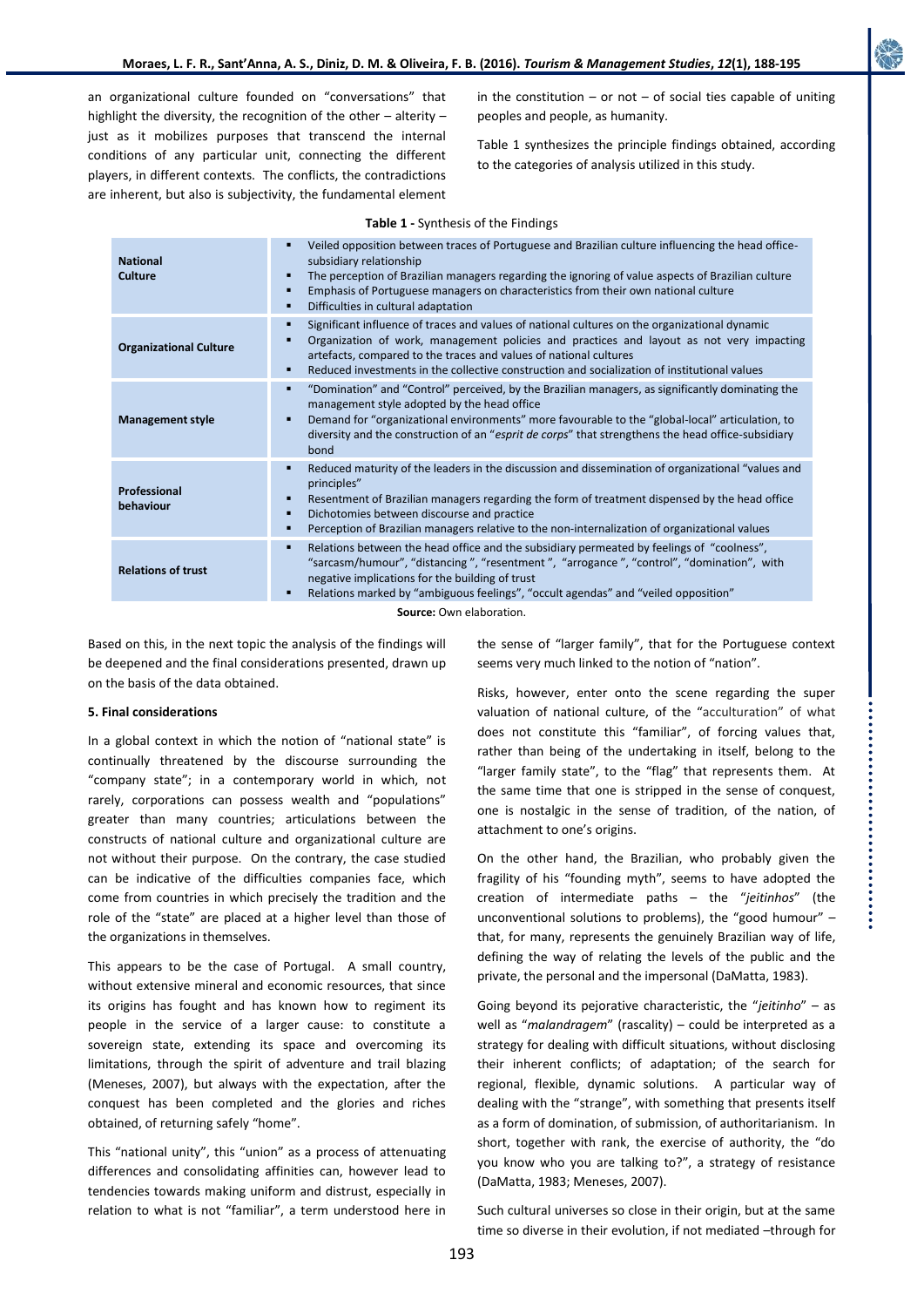example organizational culture – have implications for the issue of trust.

The primacy of national culture over the organizational can, equally, be called upon to explain the necessity of the Portuguese to salvage and reaffirm his value of pioneering agent and protagonist, avoiding contrary opinions, or have to face the possible dilemma of the "son" overtaking the "father" in some particular questions.

In concluding this analysis, focused on the similarities and differences between the two national cultures investigated and their potential impact on the constructs of *Organizational Culture* and *Organizational Trust*, it is relevant to register the characteristics that make the individual-work-organizations relationships manifest specific characteristics.

Other perspectives of analysis and questions, however, are placed before us. After all, whether one is in Brazil, Portugal, Germany or China, what would distinguish – in the Bourdieusian sense of the term  $-$  a company manager subject of the study from the others? Would it be something of the order of a "mobilizing cause" that would identify them as a group? Even if this "cause" seems today to be the same for all organizations – immediate profit, here and now – even so, because of this, what else could distinguish them? And further, as attributes of the national culture, their specific features, could they articulate with a view to adhere to this "cause"? In what way would their sharing forge ties of trust, cooperation and integration?

Under this line of reasoning, faced with the differences between the two cultures – manifested for example in the perception of Brazilian managers that the Portuguese are more "direct" and "objective", what would be the result of a possible complementary nature of these "diverse competences"?

To reply to this set of questions brought up by our study is no simple task, however, the same findings seem to denote the relevance of (re) placing it on the agenda – above all in the case of Portugal, in which as a trace of its colonizing presence in Brazil there is evidence in the emphasis on miscegenation and syncretism  $-$  the importance of building organizing contexts in which meta-values such as the recognition of alterity, the recognition and respect for differences, the articulation of diversities, the sense of community and spirit of cooperation can form a front before the homogenizing logic of competition and the profit imperative at any cost, amply disseminated in the policies and practices anchored in Scientific Management.

In other words, the contemporary organizational models seem to prioritize a culture that could be described as one of a unique line of thinking, homogeneous, a symptom that exposes the necessity  $-$  or opportunity  $-$  of thinking about the prevailing culture in organizations from new angles. After all, how do you build organizational environments in which cultural and personal diversity can be effectively mobilized?

Data from the study revealed that the organizational structure of the Brazilian unit is established along the same lines as the Portuguese head office, although the Brazilians tend to see and express differences, or even cover them up, in particular when they assume managerial positions. In this case, the testimonies even stress the adoption of typical behavioural patterns – if not more pronounced, similar to the stories about the not rare brutality of slaves who become masters – of the managerial style of the Portuguese.

If for the Portuguese interviewees, the Brazilians are calmer than the stressed and agitated Portuguese manager, would this not be, to say it again, a question of considering such a difference as an important complementary factor? In fact up to what point it is not the national culture in itself, but rather the absence of a strong organizational culture, the factor that explains many of the contradictions, paradoxes, diasporas and conflicts underlying the organizational dynamic under analysis?

Notwithstanding the limitations of this study, such as the reduced number of respondents, as also the option for the case study method, it is suggested that a survey contemplating a greater range of companies from the two countries be carried out, but also that it should be complemented by qualitative methods and techniques, such as interviews and image evoking techniques. Instead of verticalizing only one company, a wider-ranging survey would allow one to delineate a wider panorama of how different managers, in distinct companies and geographical areas of the two countries investigated - Brazil and Portugal – experience the relations between these important constructs: *Culture* - national and organizational - and *Trust* - inter and intra organizational – contributing to an expansion of the data and the line of studies on the theme.

## **References**

Azevedo, R. (1958). *A cultura brasileira*: *introdução ao estudo da cultura no Brasil*. São Paulo: Melhoramentos.

Bardin, L. (2010). *Análise de Conteúdo*. Lisboa: Edições 70.

Bártolo-Ribeiro, R. & Andrade, L. J. (2015). Expatriates Selection: An Essay of Model Analysis. *Journal of Spatial and Organizational Dynamics*, 3(1), 47-57.

Buarque, C. (1990). *A desordem do progresso*. São Paulo: Paz e Terra.

Carrieri, A. P. (2002). A cultura no contexto dos estudos organizacionais: breve estado da arte. *Organizações Rurais & Agroindustriais*, 4(1), 38-50.

Chang, W. W. Yuan & Chuang, Y. T., (2013). The relationship between international experience and cross-cultural adaptability. *International Journal of Intercultural Relations,* 37(2) 268– 273.

Collis, D. J. & Hussey, R. (2005). *Pesquisa em administração*. Porto Alegre: Bookman.

D'Iribarne, P. (1989). *La logique de l'honneur*: *gestion dês entreprises et traditions nationales*. Paris: Point, Editions de Seuil.

DaMatta, R. (1983). *Carnavais, malandros e heróis*: *para uma sociologia do dilema brasileiro*. Rio de Janeiro: Zahar.

Fleury, M. T. L. (1992). *O desvendar a cultura de uma organização: uma dimensão metodológica*. In: M. T. L. Fleury & R. M. Fischer (Orgs.). *Cultura e poder nas organizações*. São Paulo: Atlas.

Giddens, A. (1991). *Modernity and self-identity: self and society in the late modernity age*. Stanford: Stanford University Press.

Giddens, A. (2009). *The politics of climate change*. New York: Polity Press.

Hofstede, G. (1984). *Culture's consequences*: *international differences in work-related values*. London: Sage Publications.